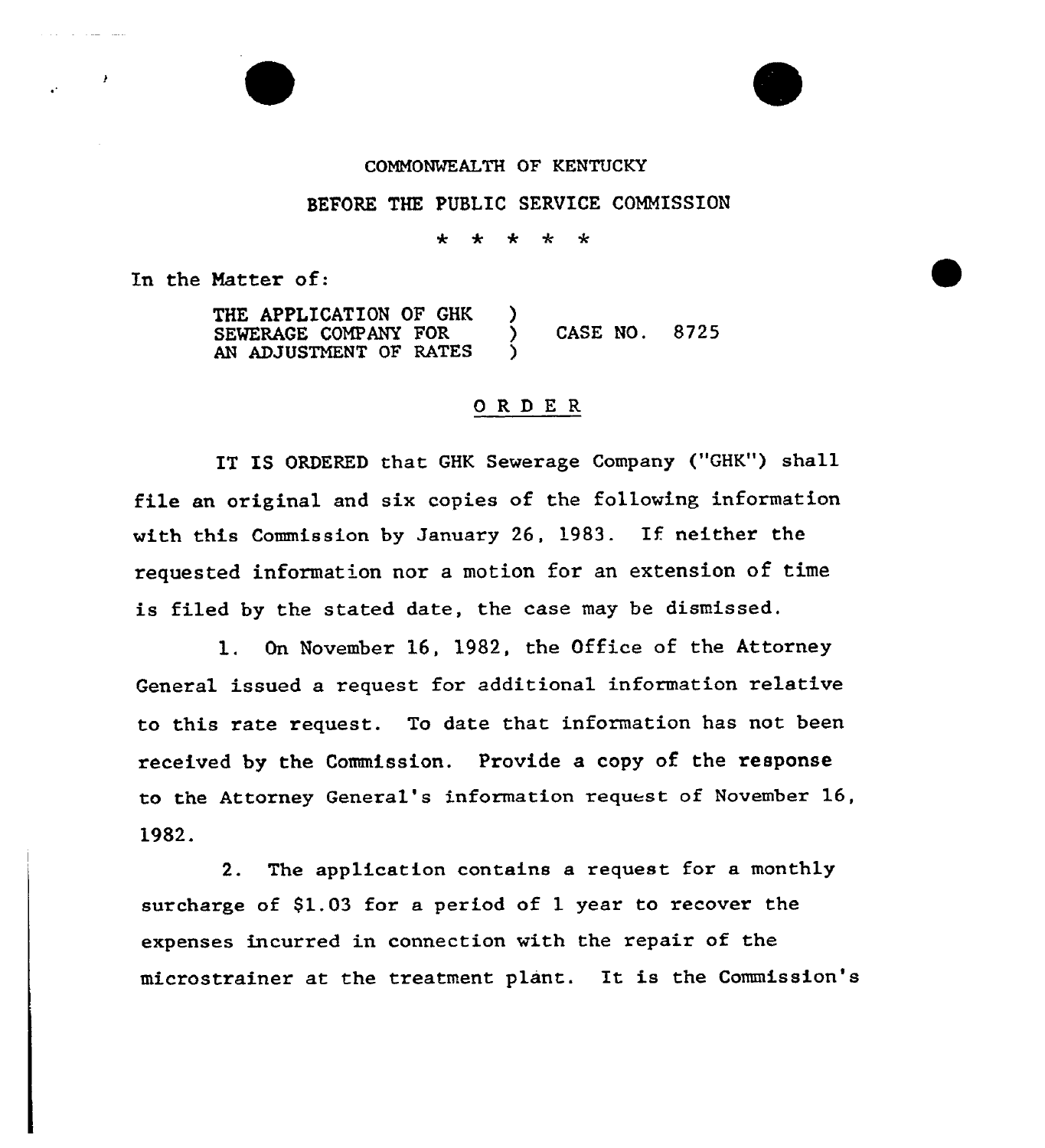policy to capitalize items of this nature and magnitude and to allow the utility to depreciate these items over their estimated useful lives. In light of the Commission's policy concerning items of this nature, provide a11 information available in support of the requested surcharge.

3. Provide copies of electric bills for the months of January through July 1981.

4. Provide copies of the 1981 tax bills received by the utility comprising the  $$5,716$  of taxes other than income taxes reported in the 1981 annual report. In addition, explain the basis of the proposed decrease in the level of that account to \$2;844.

5. Provide a copy of the final invoice for the microstrainer along with the date the repairs were made.

6. Provide <sup>a</sup> detailed explanation of the basis for the estimated additional operating expenses, incurred due to the breakdown of the microstrainer equipment, included in support of the requested surcharge.

7. Provide copies of the invoices for the additional chemicals and sludge hauling expenses necessary due to the breakdown of the microstrainer. Also, provide the date this breakdown occured and the total number of days the plane operated without their equipment.

 $-2-$